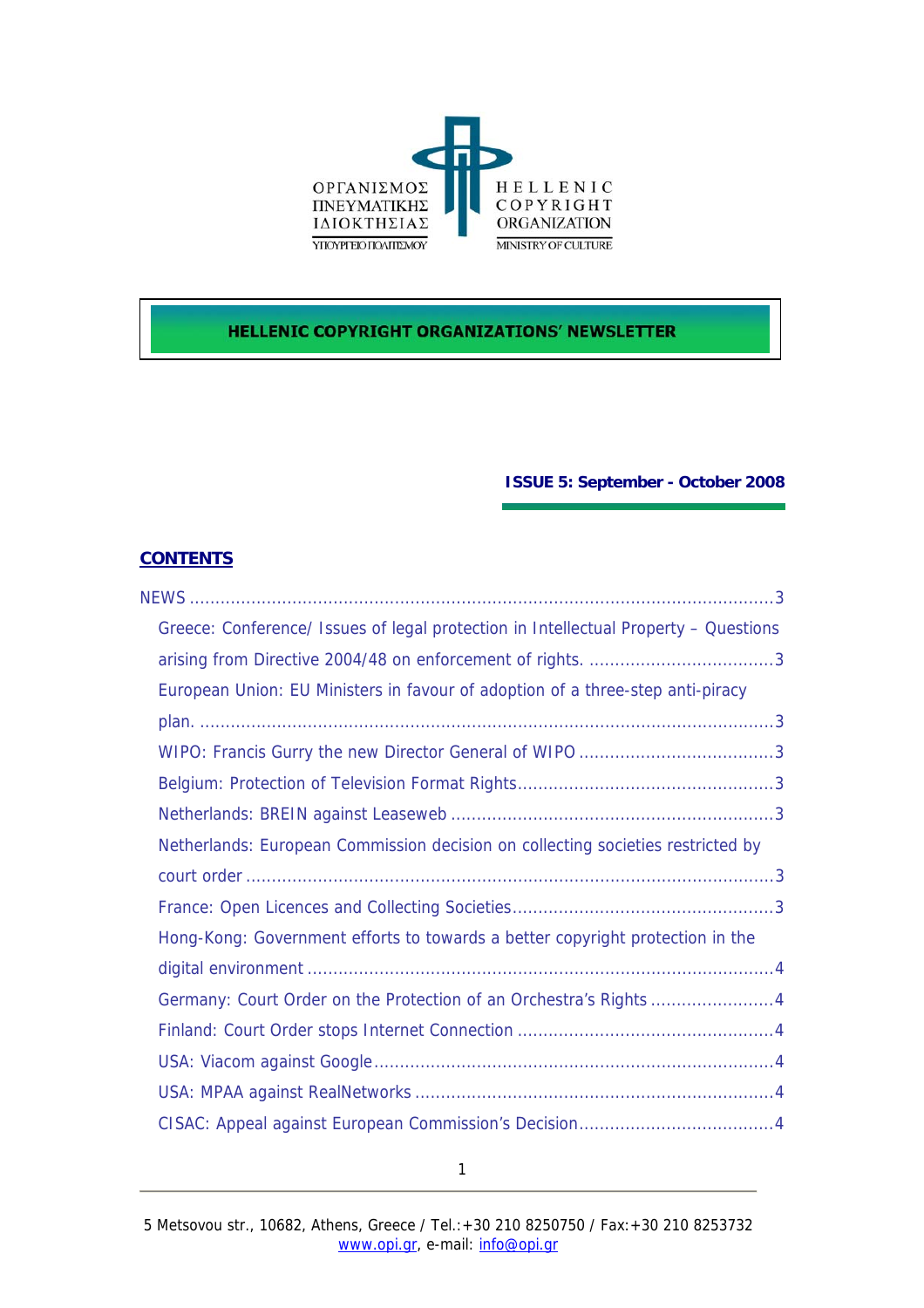| EVENTS-ACTIVITIES OF THE HELLENIC COPYRIGHT ORGANIZATION 5          |
|---------------------------------------------------------------------|
| 30-31 October 2008: "Applications of Modern Technology in Culture"5 |
|                                                                     |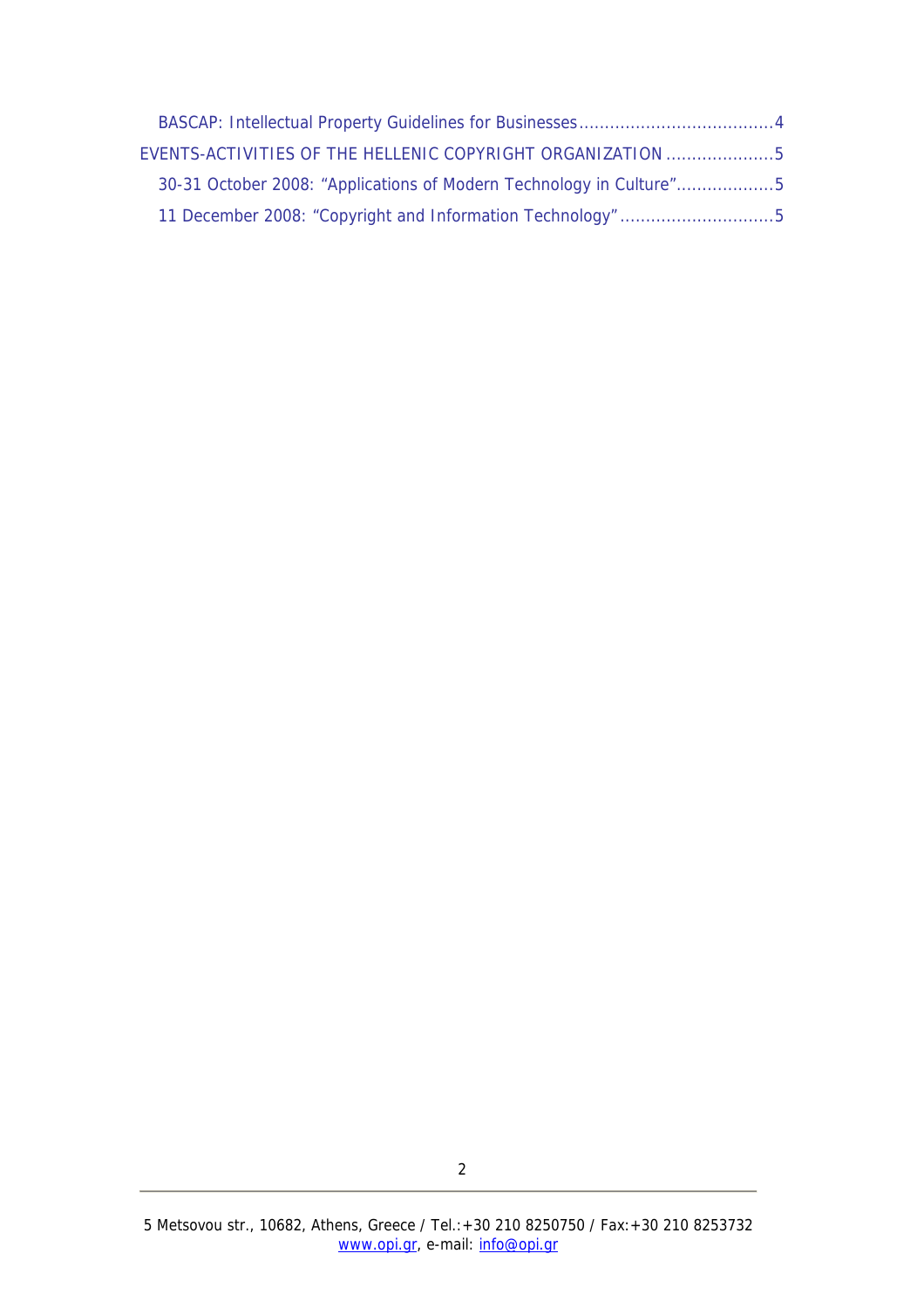### <span id="page-2-0"></span>**NEWS**

**Greece: Conference/ Issues of legal protection in Intellectual Property – Questions arising from Directive 2004/48 on enforcement of rights.** 

**European Union: EU Ministers in favour of adoption of a three-step anti-piracy plan.** 

Source: <http://www.managingip.com/Article.aspx?ArticleID=2018947&LS=EMS208940>

**WIPO: Francis Gurry the new Director General of WIPO** 

Source: [http://www.wipo.int/portal/en/news/2008/article\\_0034.html](http://www.wipo.int/portal/en/news/2008/article_0034.html)

**Belgium: Protection of Television Format Rights** 

Source:[http://www.internationallawoffice.com/Newsletters/Detail.aspx?g=963bd546-8955-](http://www.internationallawoffice.com/Newsletters/Detail.aspx?g=963bd546-8955-4034-a1ce-8dd1d287c085) [4034-a1ce-8dd1d287c085](http://www.internationallawoffice.com/Newsletters/Detail.aspx?g=963bd546-8955-4034-a1ce-8dd1d287c085)

## **Netherlands: BREIN against Leaseweb**

Source: [http://www.internationallawoffice.com/Newsletters/Detail.aspx?g=c5012adf-9275-](http://www.internationallawoffice.com/Newsletters/Detail.aspx?g=c5012adf-9275-4979-817b-7867b886f5a2) [4979-817b-7867b886f5a2](http://www.internationallawoffice.com/Newsletters/Detail.aspx?g=c5012adf-9275-4979-817b-7867b886f5a2)

**Netherlands: European Commission decision on collecting societies restricted by court order** 

Source:[http://www.internationallawoffice.com/Newsletters/Detail.aspx?g=7523a283- 0d13-](http://www.internationallawoffice.com/Newsletters/Detail.aspx?g=7523a283-%200d13-478e-b33c-435b3c3f9a4c) [478e-b33c-435b3c3f9a4c](http://www.internationallawoffice.com/Newsletters/Detail.aspx?g=7523a283-%200d13-478e-b33c-435b3c3f9a4c)

#### **France: Open Licences and Collecting Societies**

Source: <http://www.ip-watch.org/weblog/index.php?p=1291>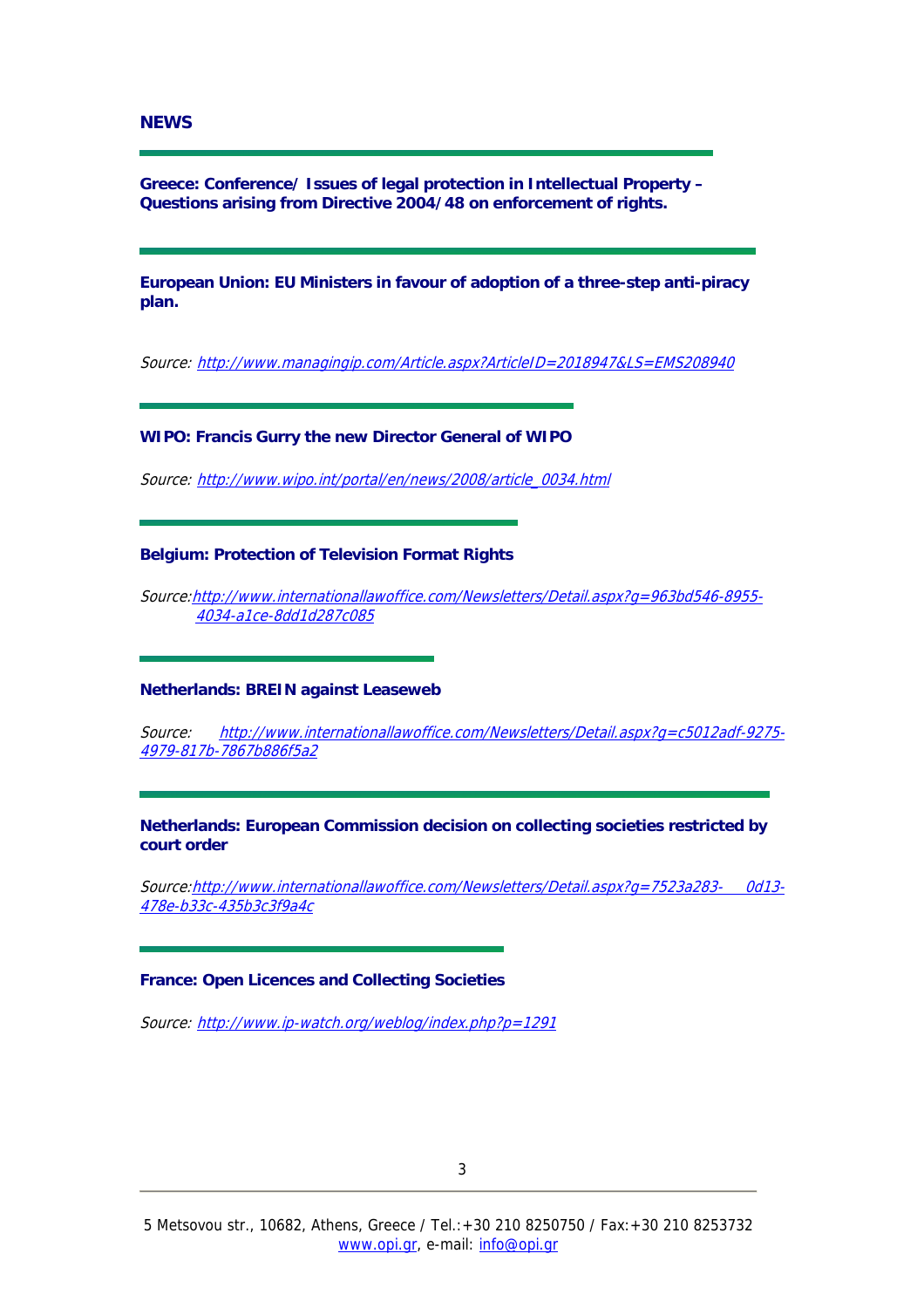<span id="page-3-0"></span>**Hong-Kong: Government efforts to towards a better copyright protection in the digital environment** 

Source: http://www.iam-magazine.com/reports/detail.aspx?q=1dc49c62-b7e3-405d-8979-[46e852e0c05f](http://www.iam-magazine.com/reports/detail.aspx?g=1dc49c62-b7e3-405d-8979-46e852e0c05f)

**Germany: Court Order on the Protection of an Orchestra's Rights** 

Source: [http://www.internationallawoffice.com/Newsletters/Detail.aspx?g=843921dd-3dfe-](http://www.internationallawoffice.com/Newsletters/Detail.aspx?g=843921dd-3dfe-44d2-b771-795043d97087)[44d2-b771-795043d97087](http://www.internationallawoffice.com/Newsletters/Detail.aspx?g=843921dd-3dfe-44d2-b771-795043d97087)

### **Finland: Court Order stops Internet Connection**

Source: [http://www.internationallawoffice.com/Newsletters/detail.aspx?g=c35b1d93-9cbc-](http://www.internationallawoffice.com/Newsletters/detail.aspx?g=c35b1d93-9cbc-49a7-a2bd-5c8984cc7f53)[49a7-a2bd-5c8984cc7f53](http://www.internationallawoffice.com/Newsletters/detail.aspx?g=c35b1d93-9cbc-49a7-a2bd-5c8984cc7f53)

## **USA: Viacom against Google**

Source: Endiamesa, Issue 49, p. 7.

#### **USA: MPAA against RealNetworks**

Sources: Endiamesa, Issue 49, p. 7.

<http://news.bbc.co.uk/2/hi/technology/7656372.stm>

#### **CISAC: Appeal against European Commission's Decision**

Sources:

[http://www.cisac.org/CisacPortal/listeArticle.do?numArticle=940&method=afficherArti](http://www.cisac.org/CisacPortal/listeArticle.do?numArticle=940&method=afficherArticleInPortlet) [cleInPortlet](http://www.cisac.org/CisacPortal/listeArticle.do?numArticle=940&method=afficherArticleInPortlet)

Ifrronews, Volume 11-Number 5 - October 2008

#### **BASCAP: Intellectual Property Guidelines for Businesses**

Source: <http://www.iccwbo.org/bascap/id1127/index.html>

4